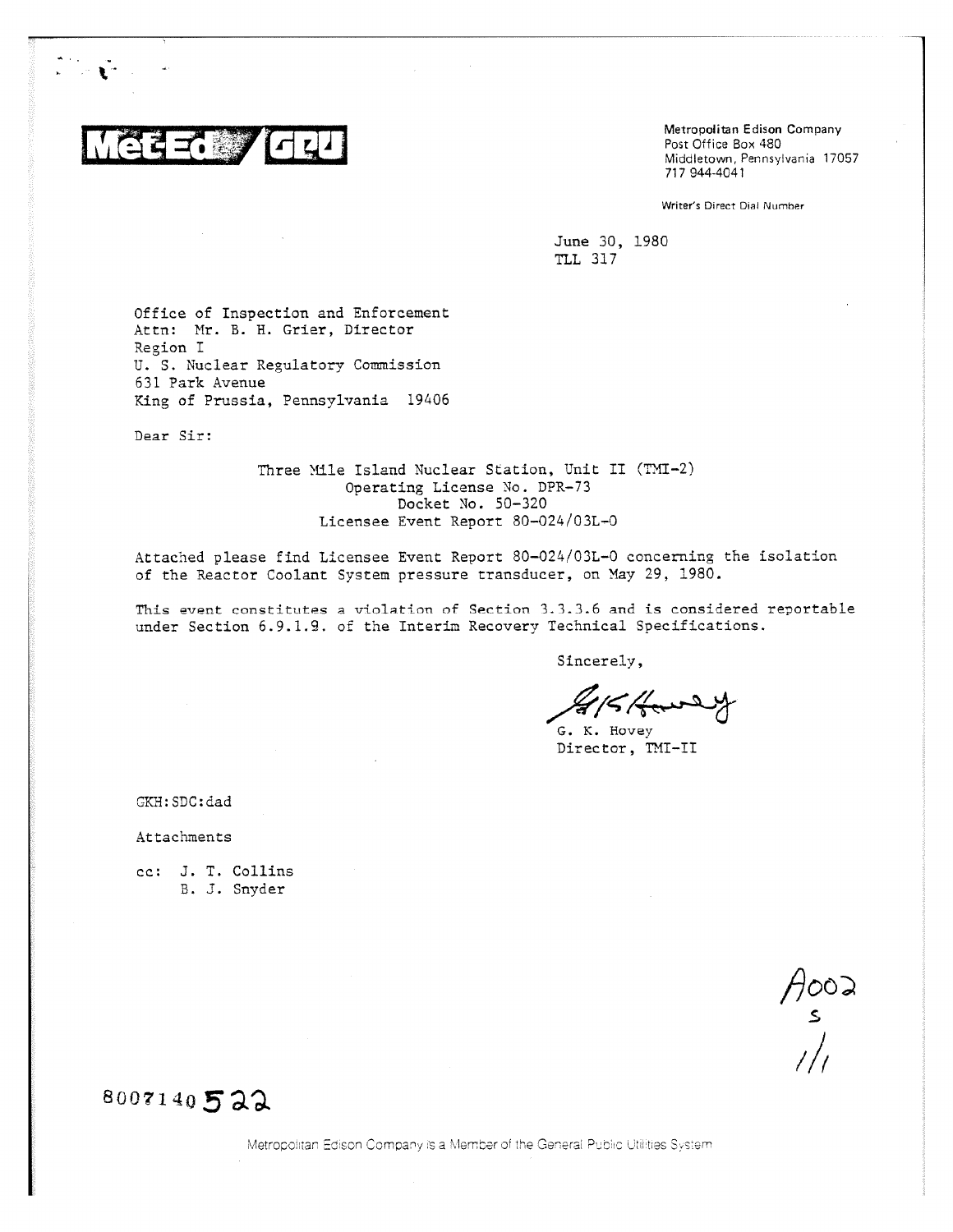¥ **NRC FORM 366** 

Attachment 1 TLL 317

| <b>NRC FORM 366</b><br>(7.77) | <b>U. S. NUCLEAR REGULATORY COMMISSION</b>                                                                                                                                                                                                                                                                                                                                                                                            |
|-------------------------------|---------------------------------------------------------------------------------------------------------------------------------------------------------------------------------------------------------------------------------------------------------------------------------------------------------------------------------------------------------------------------------------------------------------------------------------|
|                               | LICENSEE EVENT REPORT                                                                                                                                                                                                                                                                                                                                                                                                                 |
|                               | CONTROL BLOCK:   A<br>$\odot$<br>(PLEASE PRINT OR TYPE ALL REQUIRED INFORMATION)                                                                                                                                                                                                                                                                                                                                                      |
|                               | $\begin{bmatrix} 0 & 0 \\ 0 & 1 \end{bmatrix}$<br>(3)<br>LICENSE NUMBER                                                                                                                                                                                                                                                                                                                                                               |
| CON'T<br>$0$ $1$ $1$          | SOURCE                                                                                                                                                                                                                                                                                                                                                                                                                                |
| $0$   2                       | EVENT DESCRIPTION AND PROBABLE CONSEQUENCES (10)<br>On May 29, 1980 at 1100 hours while in the Recovery Mode of Operations (decay heat)                                                                                                                                                                                                                                                                                               |
| 0 <sup>13</sup>               | removal-cold shutdown core) the pressure transducer being used to monitor RCS pres-                                                                                                                                                                                                                                                                                                                                                   |
| $0 \cdot 4$                   | sure was isolated from the RCS (by closing valve SNS-V26) without the Control                                                                                                                                                                                                                                                                                                                                                         |
| 0/5                           | Room's knowledge. The transducer isolation occurred during the performance of a                                                                                                                                                                                                                                                                                                                                                       |
| 0 <sub>6</sub>                | Special Operating Procedure (SOP)used to functionally test the new Temporary Sample                                                                                                                                                                                                                                                                                                                                                   |
|                               | System. This event was a violation of T.S. 3.3.3.6 and is reportable under T.S.                                                                                                                                                                                                                                                                                                                                                       |
| 8.<br>8.                      | $6.9.1.9$ . This event had no effect on health and safety of the public.<br>so<br>-9                                                                                                                                                                                                                                                                                                                                                  |
|                               | <b>SYSTEM</b><br>COMP.<br>CAUSE<br><b>CAUSE</b><br>SUBCODE<br>VALVE<br>SUBCODE<br>CODE<br>COMPONENT CODE<br>CODE<br><b>SUBCODE</b><br>(16<br>(12)<br>Z<br>z.<br>REVISION<br>OCCURRENCE<br>SEQUENTIAL<br>REPORT<br>LER/RO EVENT YEAR<br>REPORT NO.<br>COO€<br>TYPE<br>NO.<br>(17)<br>REPORT<br>-2<br>L<br>NUMBER<br>32<br><b>COMPONENT</b><br>NPRO-4<br>PRIME COMP.<br>ACTION FUTURE<br><b>ATTACHMENT</b><br><b>EFFECT</b><br>SHUTDOWN |
| $\circ$                       | $MOWRS$ $(22)$<br>SUPPLIER<br><b>AETHOD</b><br><b>SUBMITTED</b><br>FORM SUB.<br><b><i>MANUFACTURER</i></b><br>0<br>0<br>0<br>(21<br>(25)<br>$\binom{2}{2}$<br>(20)<br>25,<br>CAUSE DESCRIPTION AND CORRECTIVE ACTIONS $(27)$<br>This event was the result of the SOP being deficient by not maintaining valve SNS-                                                                                                                    |
| $\overline{1}$                | V26 open during the test. The valve was reopened within the action period of the                                                                                                                                                                                                                                                                                                                                                      |
| $\overline{1}$ $\overline{2}$ | $_{1}$ T.S. 3.3.3.6. Both the SOP (now void) and the System Operating Procedure <sup>&gt;</sup> were re-                                                                                                                                                                                                                                                                                                                              |
| 113                           | givised to preclude reoccurrence and that the Control Room be notified before any                                                                                                                                                                                                                                                                                                                                                     |
| $\overline{a}$                | evolution affecting the RCS pressure indication is conducted, including closing SNS-V26                                                                                                                                                                                                                                                                                                                                               |
| я<br>$\overline{\mathbf{5}}$  | 80<br><b>METHOD OF</b><br><b>FACILITY</b><br>(30)<br>DISCOVERY DESCRIPTION (32)<br><b>% POWER</b><br>OTHER STATUS<br><b>DISCOVERY</b><br>Operating Observation<br>$\Omega$<br>ΧI<br>0.<br>0 (29) Recovery Mode<br>(3)<br>(28<br>A                                                                                                                                                                                                     |
| Я.<br>6                       | 44<br>80<br>10<br>12<br>45<br>9<br>13<br>46<br>CONTENT<br><b>ACTIVITY</b><br>AMOUNT OF ACTIVITY (35)<br>LOCATION, OF RELEASE (36)<br>RELEASED OF RELEASE<br>N/A<br>41<br>(33)<br>$4\frac{1}{34}$                                                                                                                                                                                                                                      |
|                               | 10<br>45<br>30<br>44<br>PERSONNEL EXPOSURES<br><b>DESCRIPTION (39)</b><br><b>NUMBER</b><br>TYPE                                                                                                                                                                                                                                                                                                                                       |
|                               | N/A<br>$0+0$<br>Z(38)<br>37<br>13<br>30                                                                                                                                                                                                                                                                                                                                                                                               |
| 8.                            | PERSONNEL INJURIES<br>DESCRIPTION <sup>(41)</sup><br>NUMBER<br>N/A<br>40                                                                                                                                                                                                                                                                                                                                                              |
| 9.                            | 9<br>$\bf{11}$<br>12<br>94.1<br>LOSS OF OR DAMAGE TO FACILITY.<br>(43)<br>TYPE<br><b><i>OESCRIPTION</i></b><br>N/A<br>Z                                                                                                                                                                                                                                                                                                               |
|                               | 9<br>10.<br>20<br><b>PUBLICITY</b><br>DESCRIPTION (45)<br>NRC USE ONLY<br>مرباغ <u>د</u> ا<br>N/A<br>$Z \mid (44)$                                                                                                                                                                                                                                                                                                                    |
|                               | 10<br>68 69<br>80.5<br>Steven D. Chaplin<br>$(J17)$ 948-8461<br>NAME OF PREPARER                                                                                                                                                                                                                                                                                                                                                      |
|                               | PHONE:<br>007140525<br>٠                                                                                                                                                                                                                                                                                                                                                                                                              |